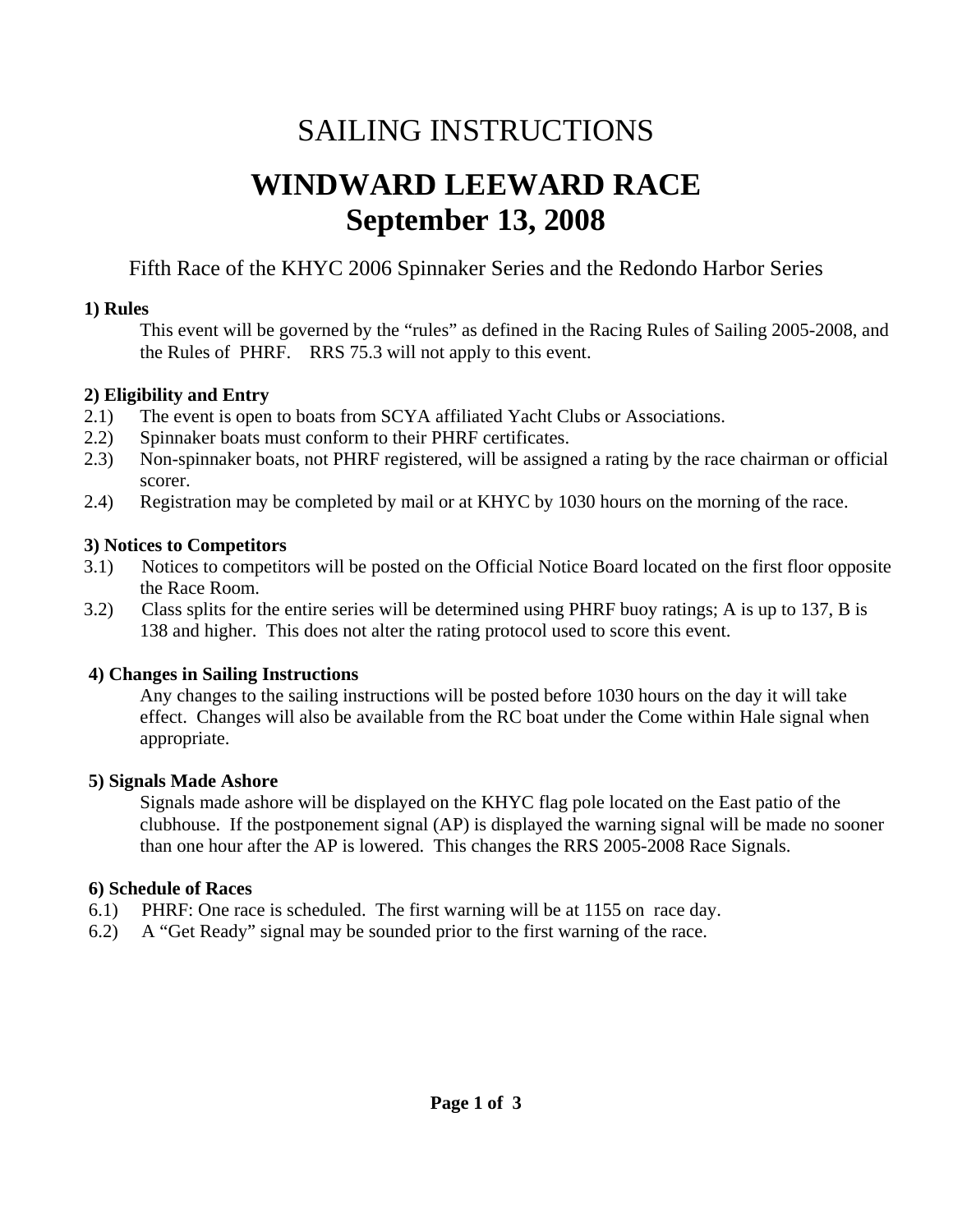## SAILING INSTRUCTIONS **WINDWARD LEEWARD RACE**

## **7) Signals on the Race Committee Boat**

- 7.1) Starting signals will conform to rule 26 of the 2005-2008 Racing Rules of Sailing (RRS).
- 7.2) Non-Spinnaker, non-gennaker boats start in class per the Spinnaker boat class A/B splits.<br>7.3) Classes will start in the following order: Class Flag
- 7.3) Classes will start in the following order:

| $(0.3)$ Classes will start in the following order. Class |                            | $\Box a$ |
|----------------------------------------------------------|----------------------------|----------|
|                                                          | $A \rightarrow \mathbf{D}$ |          |
|                                                          | $B$ ----> $E$              |          |

## **8) The Race Course**

- 8.1) The racing area will be in the vicinity of "S" Mark per 2008 KHYC Race Mark Guide.
- 8.2) The course for Class A: **Start F T A T F Finish**. Official distance is 11.6 NM.
- 8.3) The course for Class B: **Start F T A T A Finish**. Official distance is 9.4 NM.

## **9) Marks**

 Marks are spar buoys or inflatable replacements in the approximate positions defined on 2008 KHYC Race Mark Guide.

## **10) The Start**

- 10.1) Races will be started using Rule 26 with individual classes starting using a five-minute sequence.
- 10.2) The starting line will be in the vicinity of "S" mark between a staff displaying an orange flag on the race committee boat and a staff with an orange flag floating to port from the race committee boat.
- 10.3) **Boats whose preparatory signal has not been made shall keep clear of the starting area and all boats whose preparatory signal has been made.**

# **11) Safety (Category and Crew)**

- 11.1) The race is a Category 4 event.
- 11.2) All boats must check in with the Race Committee on the water prior to the first class warning signal.
- 11.3) A boat retiring **must** notify the committee ASAP or before the last boat to finish (whichever is sooner). The RC monitors VHF Ch.78.

## **12) The Finish**

 The finish line will be between a staff displaying an orange flag on the committee boat and a staff with an orange flag floating to starboard of the race committee boat.

## **Both starting and finishing lines are restricted and may only be used for starting and finishing.**

# **13) Penalty System**

- 13.1) The 720-degree turn penalty is replaced with a 360-degree turn penalty, to include one tack and one jibe, modifying the rules 44.l & 44.2. Rule 44.3 shall not apply.
- 13.2) Boats that accept and execute the turn's penalty shall sign up to that effect on the form posted on the Official Notice Board after the days' racing and within the protest time limit.